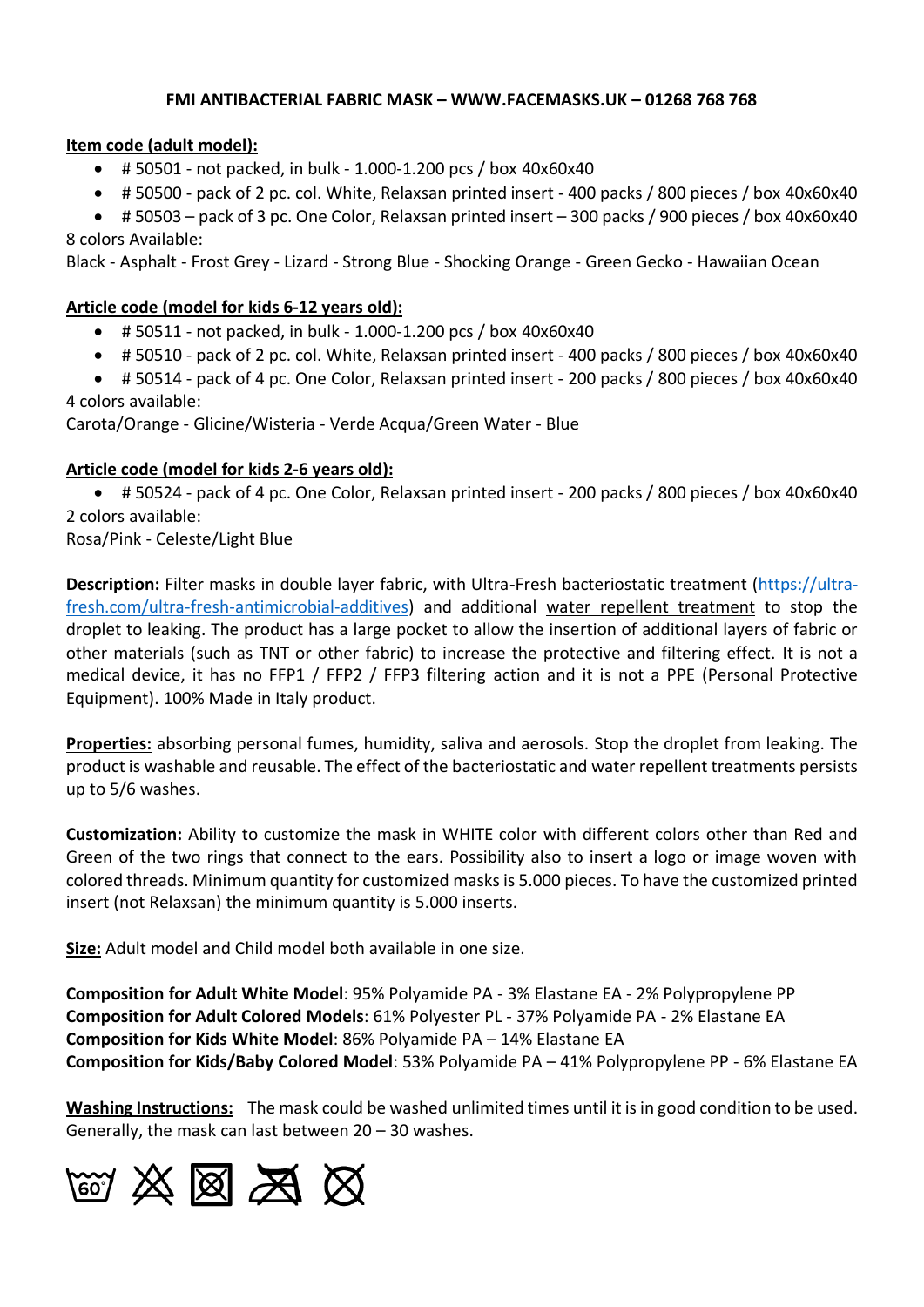# **Adult and Kids Masks WHITE Color:**



**Adult Masks COLORED:**







**BLACK ASPHALT FROST GREY LIZARD** 







 **STRONG BLUE HAWAIIAN OCEAN SHOCKING ORANGE GREEN GECKO**